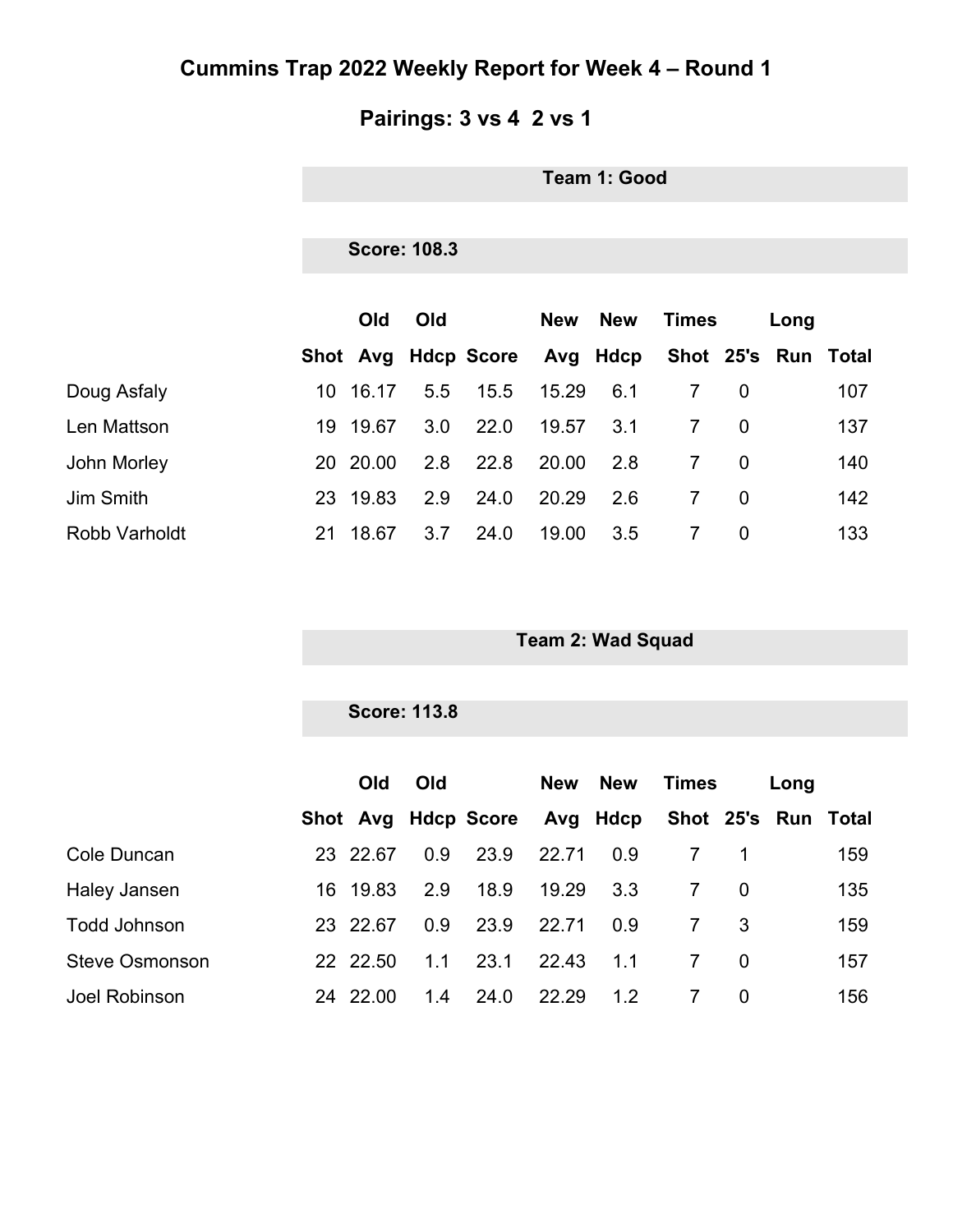#### **Pairings: 3 vs 4 2 vs 1**

**Team 3: Pigeon Pounders**

#### **Score: 115.0**

|                       |    | <b>Old</b> | Old |                              | <b>New</b> | <b>New</b> | <b>Times</b>   |          | Long |                     |
|-----------------------|----|------------|-----|------------------------------|------------|------------|----------------|----------|------|---------------------|
|                       |    |            |     | Shot Avg Hdcp Score Avg Hdcp |            |            |                |          |      | Shot 25's Run Total |
| Pawan Ambulkar        |    | 12.00      | 8.4 |                              | 12.00      | 8.4        | 4              | 0        |      | 48                  |
| Matt C                |    | 22 21.75   | 1.6 | 23.6                         | 21.80      | 1.5        | 5              | $\Omega$ |      | 109                 |
| <b>Dustin Dustin</b>  |    | 20 20.50   | 2.5 | 22.5                         | 20.33      | 2.6        | 3              | 0        |      | 61                  |
| <b>Mark Fritsche</b>  |    | 23 21.33   | 1.9 | 24.0                         | 21.57      | 1.7        | $\overline{7}$ | $\Omega$ |      | 151                 |
| Nick T                | 15 | 15.50      | 6.0 | 21.0                         | 15.40      | 6.0        | 5              | $\Omega$ |      | 77                  |
| <b>Justin Voegele</b> | 22 | 19.00      | 3.5 | 24.0                         | 19.43      | 3.2        | 7              | 0        |      | 136                 |

**Team 4: OPS**

|                    |          | <b>Score: 117.7</b> |                              |            |            |                |                |      |                     |
|--------------------|----------|---------------------|------------------------------|------------|------------|----------------|----------------|------|---------------------|
|                    | Old      | Old                 |                              | <b>New</b> | <b>New</b> | <b>Times</b>   |                | Long |                     |
|                    |          |                     | Shot Avg Hdcp Score Avg Hdcp |            |            |                |                |      | Shot 25's Run Total |
| Jim Center         | 22 19.67 | 3.0                 | 24.0                         | 20.00      | 2.8        | $7^{\circ}$    | $\overline{0}$ |      | 140                 |
| <b>Mike Glaser</b> | 21 19.33 | 3.3                 | 24.0                         | 19.57      | 3.1        | $7^{\circ}$    | $\overline{0}$ |      | 137                 |
| Jeff Krage         | 25 22.50 | 1.1                 | 25.0                         | 23.00      | 0.7        | 5              | 2              | 50   | 115                 |
| <b>Phil Kramer</b> | 17 18.67 | 3.7                 | 20.7                         | 18.43      | 3.9        | $\overline{7}$ | $\overline{0}$ |      | 129                 |
| Pete Swanson       | 22 17.50 | 4.6                 | 24.0                         | 18.40      | 3.9        | 5              | $\overline{0}$ |      | 92                  |
| Daniel Zhu         | 15.75    | 5.8                 |                              | 15.75      | 5.8        | 4              | 0              |      | 63                  |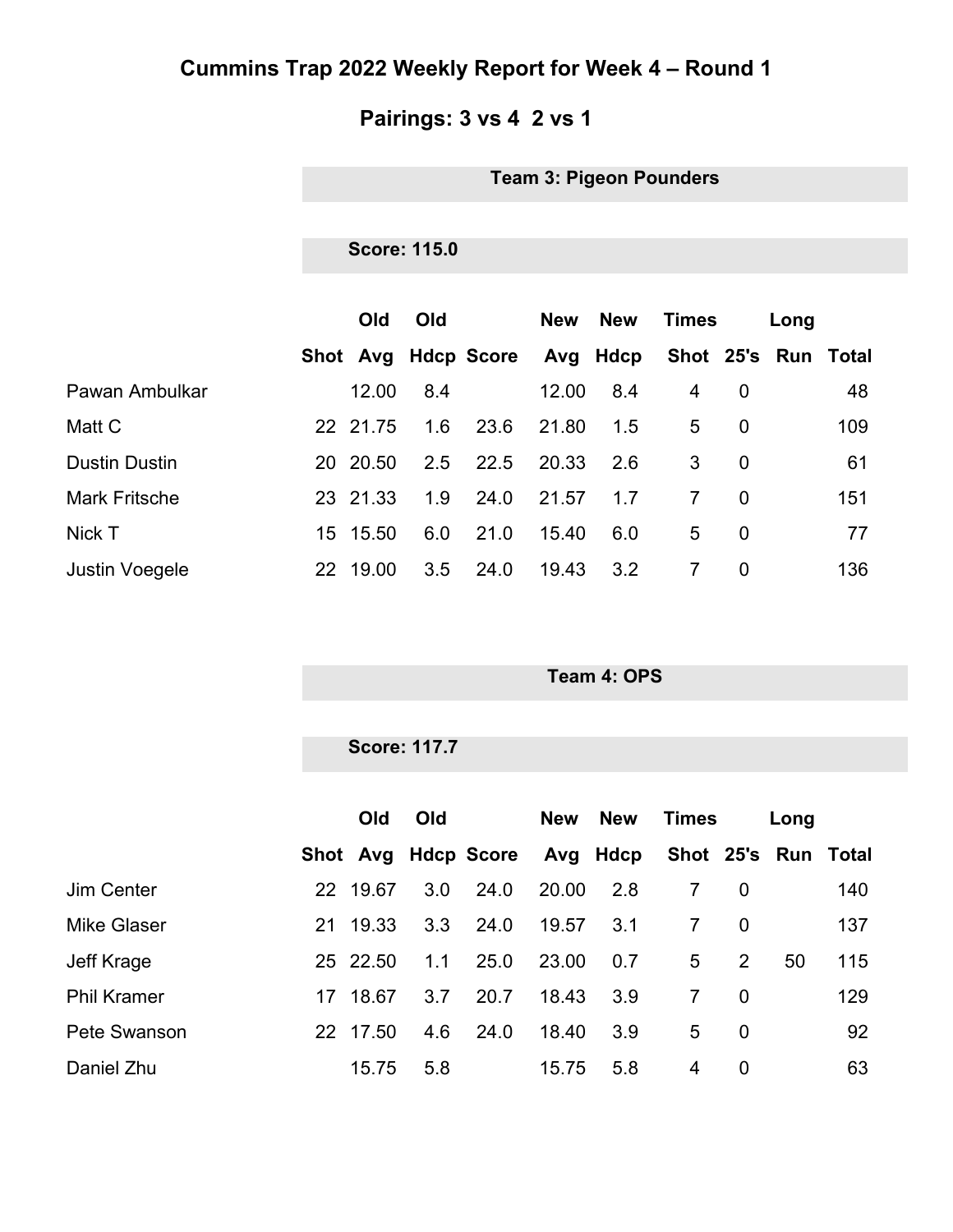### **Pairings: 3 vs 4 2 vs 1**

Super Shooters: Jeff Krage 50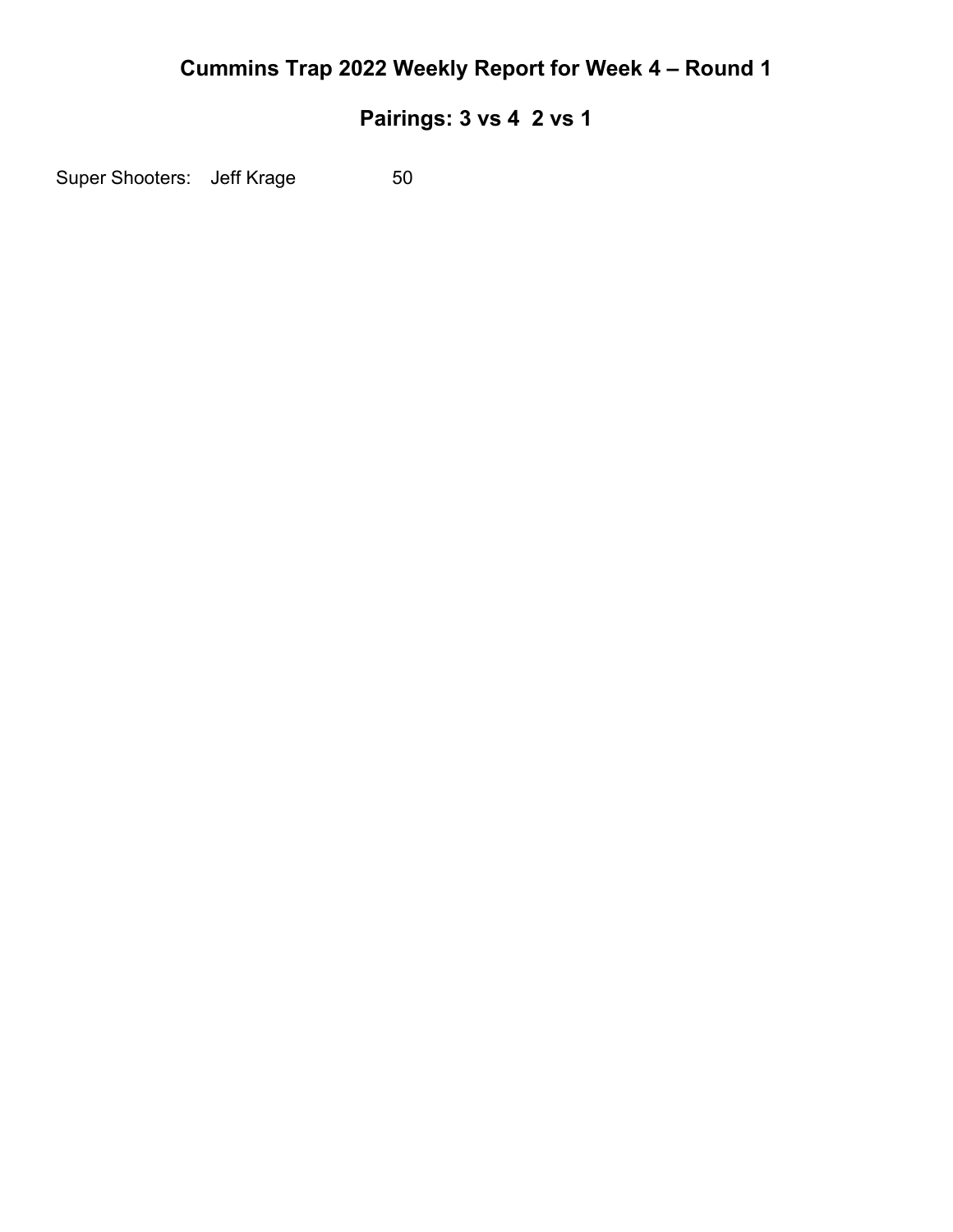**Pairings: 3 vs 4 2 vs 1**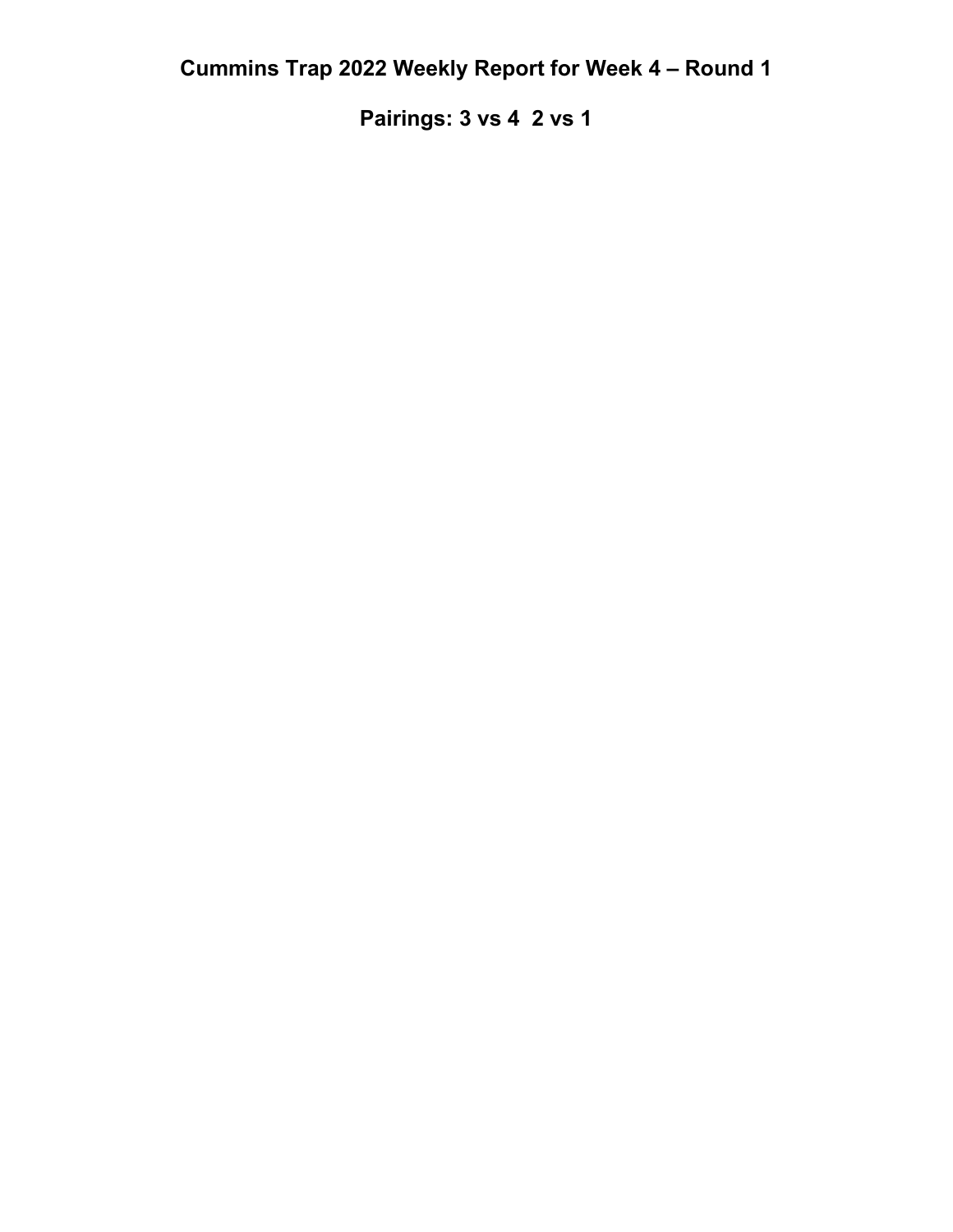#### **Pairings: 3 vs 4 2 vs 1**

|                       | Team 1: Good |                     |              |                     |            |                          |              |             |                 |                     |  |  |
|-----------------------|--------------|---------------------|--------------|---------------------|------------|--------------------------|--------------|-------------|-----------------|---------------------|--|--|
|                       |              |                     |              |                     |            |                          |              |             |                 |                     |  |  |
| <b>Score: 115.5</b>   |              | <b>Total: 223.8</b> |              |                     | Points: 0  |                          |              |             |                 | <b>Total: 2</b>     |  |  |
|                       |              |                     |              |                     |            |                          |              |             |                 |                     |  |  |
|                       |              | Old                 | Old          |                     | <b>New</b> | <b>New</b>               | <b>Times</b> |             | Long            |                     |  |  |
|                       |              | Shot Avg            |              | <b>Hdcp Score</b>   |            | Avg Hdcp                 |              |             |                 | Shot 25's Run Total |  |  |
| Doug Asfaly           |              | 15 15.29            | 6.1          | 21.1                | 15.25      | 6.1                      | 8            | $\mathbf 0$ |                 | 122                 |  |  |
| Len Mattson           |              | 20 19.57            | 3.1          | 23.1                | 19.63      | 3.1                      | 8            | $\mathbf 0$ |                 | 157                 |  |  |
| John Morley           | 21           | 20.00               | 2.8          | 23.8                | 20.13      | 2.7                      | 8            | $\mathbf 0$ |                 | 161                 |  |  |
| Jim Smith             |              | 23 20.29            | 2.6          | 24.0                | 20.63      | 2.4                      | 8            | $\mathbf 0$ |                 | 165                 |  |  |
| Robb Varholdt         |              | 20 19.00            | 3.5          | 23.5                | 19.13      | 3.4                      | 8            | $\mathbf 0$ |                 | 153                 |  |  |
|                       |              |                     |              |                     |            |                          |              |             |                 |                     |  |  |
|                       |              |                     |              |                     |            |                          |              |             |                 |                     |  |  |
|                       |              |                     |              |                     |            | <b>Team 2: Wad Squad</b> |              |             |                 |                     |  |  |
|                       |              |                     |              |                     |            |                          |              |             |                 |                     |  |  |
| <b>Score: 114.4</b>   |              | <b>Total:228.2</b>  |              | <b>Points: 2</b>    |            |                          |              |             | <b>Total: 8</b> |                     |  |  |
|                       |              |                     |              |                     |            |                          |              |             |                 |                     |  |  |
|                       |              | Old                 | Old          |                     | <b>New</b> | <b>New</b>               | <b>Times</b> |             | Long            |                     |  |  |
|                       |              |                     |              | Shot Avg Hdcp Score |            | Avg Hdcp                 |              |             |                 | Shot 25's Run Total |  |  |
| Cole Duncan           |              |                     | 24 22.71 0.9 | 24.0                |            | 22.88 0.8                |              | 8 1         |                 | 183                 |  |  |
| <b>Haley Jansen</b>   |              | 18 19.29            | 3.3          | 21.3                | 19.13      | 3.4                      | 8            | $\mathbf 0$ |                 | 153                 |  |  |
| <b>Todd Johnson</b>   |              | 22 22.71            | 0.9          | 22.9                | 22.63      | 1.0                      | 8            | 3           |                 | 181                 |  |  |
| <b>Steve Osmonson</b> |              | 23 22.43            | 1.1          | 24.0                | 22.50      | 1.1                      | 8            | $\mathbf 0$ |                 | 180                 |  |  |
| Joel Robinson         |              | 21 22.29            | $1.2$        | 22.2                | 22.13      | 1.3                      | 8            | $\pmb{0}$   |                 | 177                 |  |  |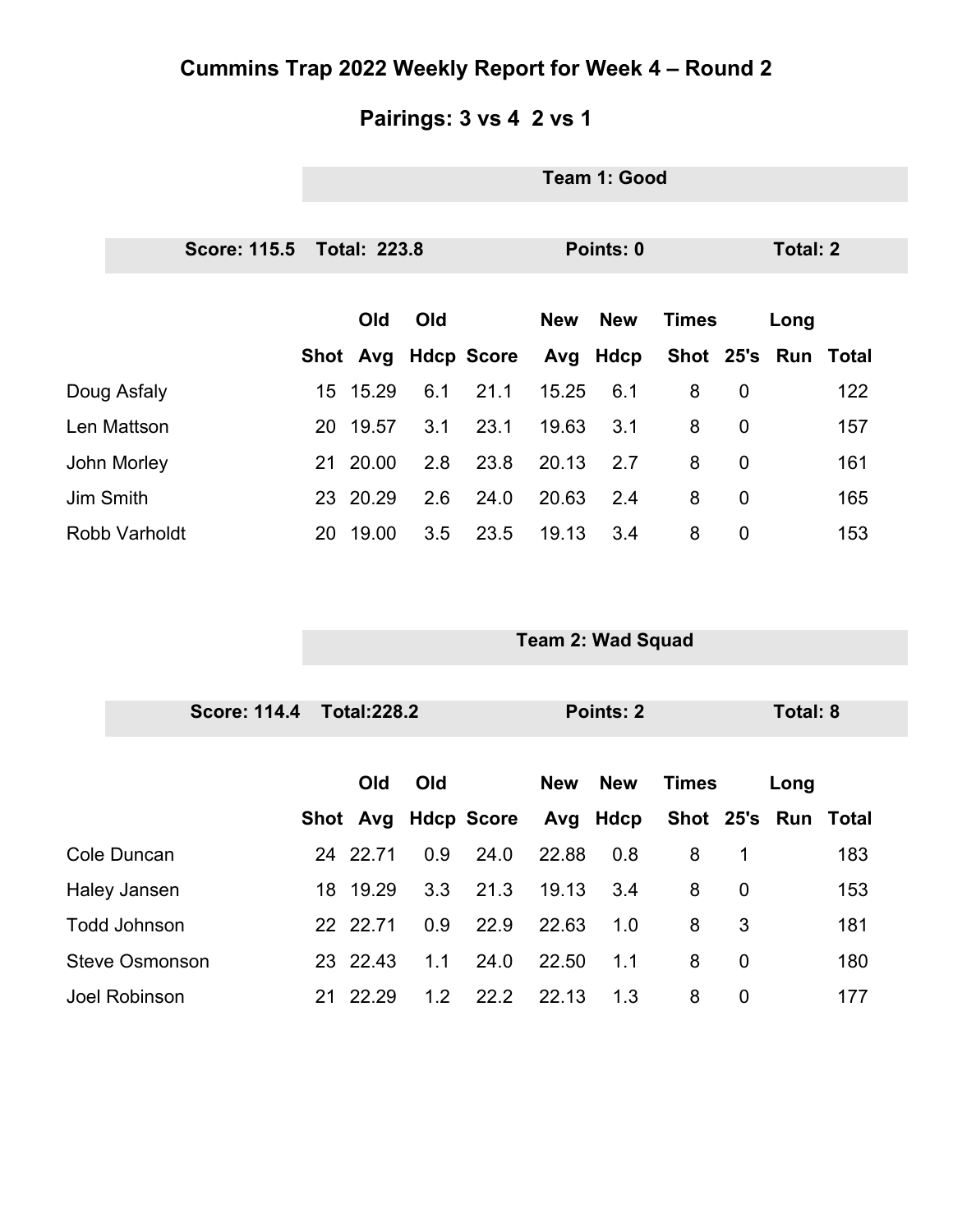# **Pairings: 3 vs 4 2 vs 1**

#### **Team 3: Pigeon Pounders**

| <b>Score: 110.6</b>   | <b>Total:225.6</b>  |     |     | Points: 0 |            |            |                     | Total: 0       |      |     |
|-----------------------|---------------------|-----|-----|-----------|------------|------------|---------------------|----------------|------|-----|
|                       |                     |     |     |           |            |            |                     |                |      |     |
|                       | Old                 | Old |     |           | <b>New</b> | <b>New</b> | <b>Times</b>        |                | Long |     |
|                       | Shot Avg Hdcp Score |     |     |           |            | Avg Hdcp   | Shot 25's Run Total |                |      |     |
| Pawan Ambulkar        | 12.00               |     | 8.4 |           | 12.00      | 8.4        | 4                   | $\overline{0}$ |      | 48  |
| Matt C                | 25 21.80            |     | 1.5 | 25.0      | 22.33      | 1.2        | 6                   | 1              | 25   | 134 |
| <b>Dustin Dustin</b>  | 21 20.33            |     | 2.6 | 23.6      | 20.50      | 2.5        | 4                   | $\overline{0}$ |      | 82  |
| <b>Mark Fritsche</b>  | 24 21.57            |     | 1.7 | 24.0      | 21.88      | 1.5        | 8                   | $\overline{0}$ |      | 175 |
| Nick T                | 15.40<br>8          |     | 6.0 | 14.0      | 14.17      | 6.9        | 6                   | $\overline{0}$ |      | 85  |
| <b>Justin Voegele</b> | 23 19.43            |     | 3.2 | 24.0      | 19.88      | 2.9        | 8                   | $\mathbf 0$    |      | 159 |

**Team 4: OPS**

| <b>Score: 111.9</b> | <b>Total:229.6</b> |                     | Points: 2                | Total: 6                         |                     |
|---------------------|--------------------|---------------------|--------------------------|----------------------------------|---------------------|
|                     | Old                | Old                 | <b>New</b><br><b>New</b> | <b>Times</b>                     | Long                |
|                     |                    | Shot Avg Hdcp Score | Avg Hdcp                 |                                  | Shot 25's Run Total |
| Jim Center          | 23 20.00           | 2.8<br>24.0         | 20.38<br>2.5             | 8<br>$\overline{0}$              | 163                 |
| <b>Mike Glaser</b>  | 17 19.57           | 20.1<br>3.1         | 19.25<br>3.3             | 8<br>$\overline{0}$              | 154                 |
| Jeff Krage          | 25 23.00           | 25.0<br>0.7         | 23.33<br>0.5             | 6<br>3                           | 75<br>140           |
| <b>Phil Kramer</b>  | 17 18.43           | 3.9<br>20.9         | 18.25<br>4.0             | 8<br>$\mathbf 0$                 | 146                 |
| Pete Swanson        | 18 18.40           | 3.9<br>21.9         | 18.33<br>4.0             | 6<br>$\overline{0}$              | 110                 |
| Daniel Zhu          | 15.75              | 5.8                 | 5.8<br>15.75             | $\overline{4}$<br>$\overline{0}$ | 63                  |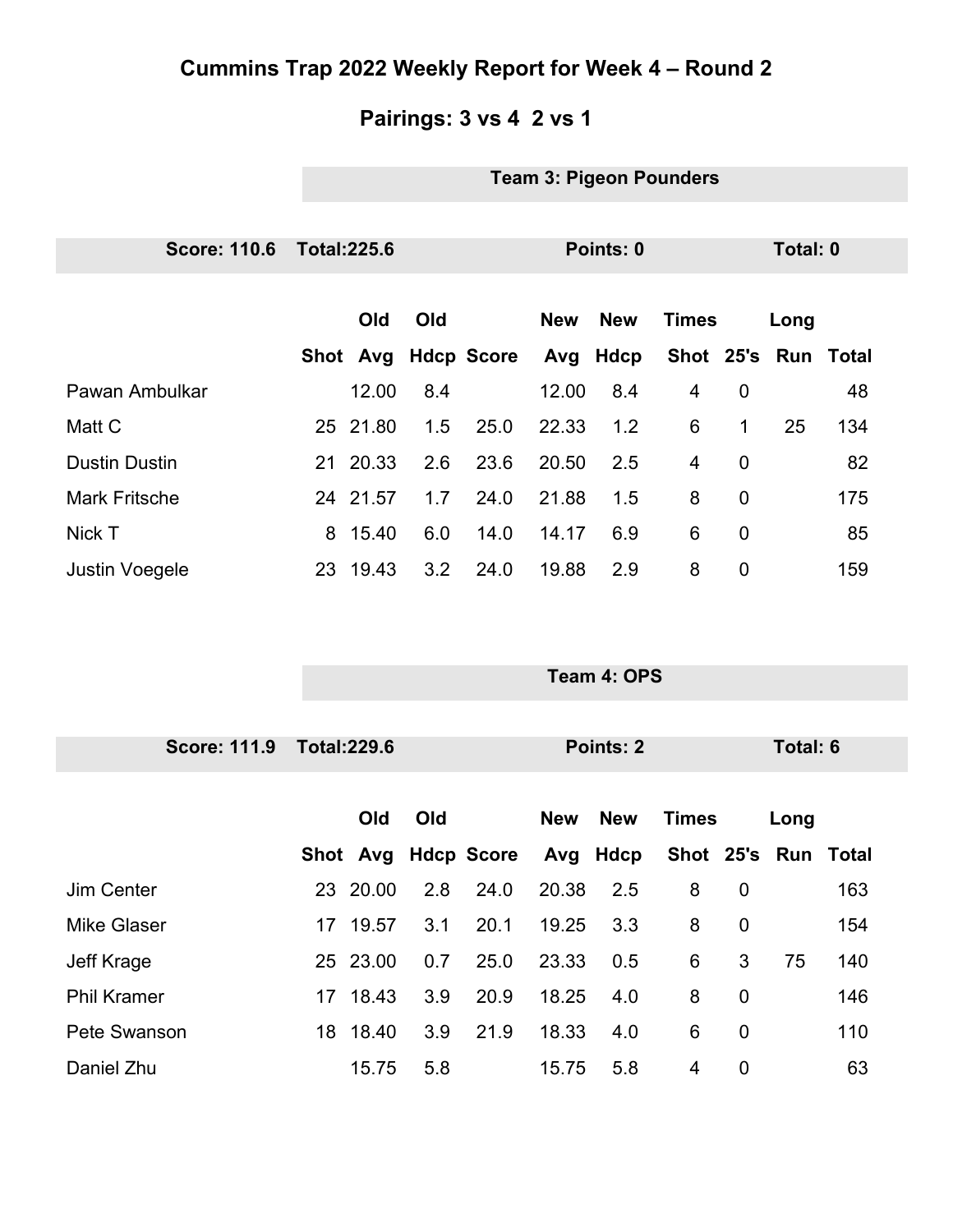#### **Pairings: 3 vs 4 2 vs 1**

Super Shooters: Matt C 25

Jeff Krage 75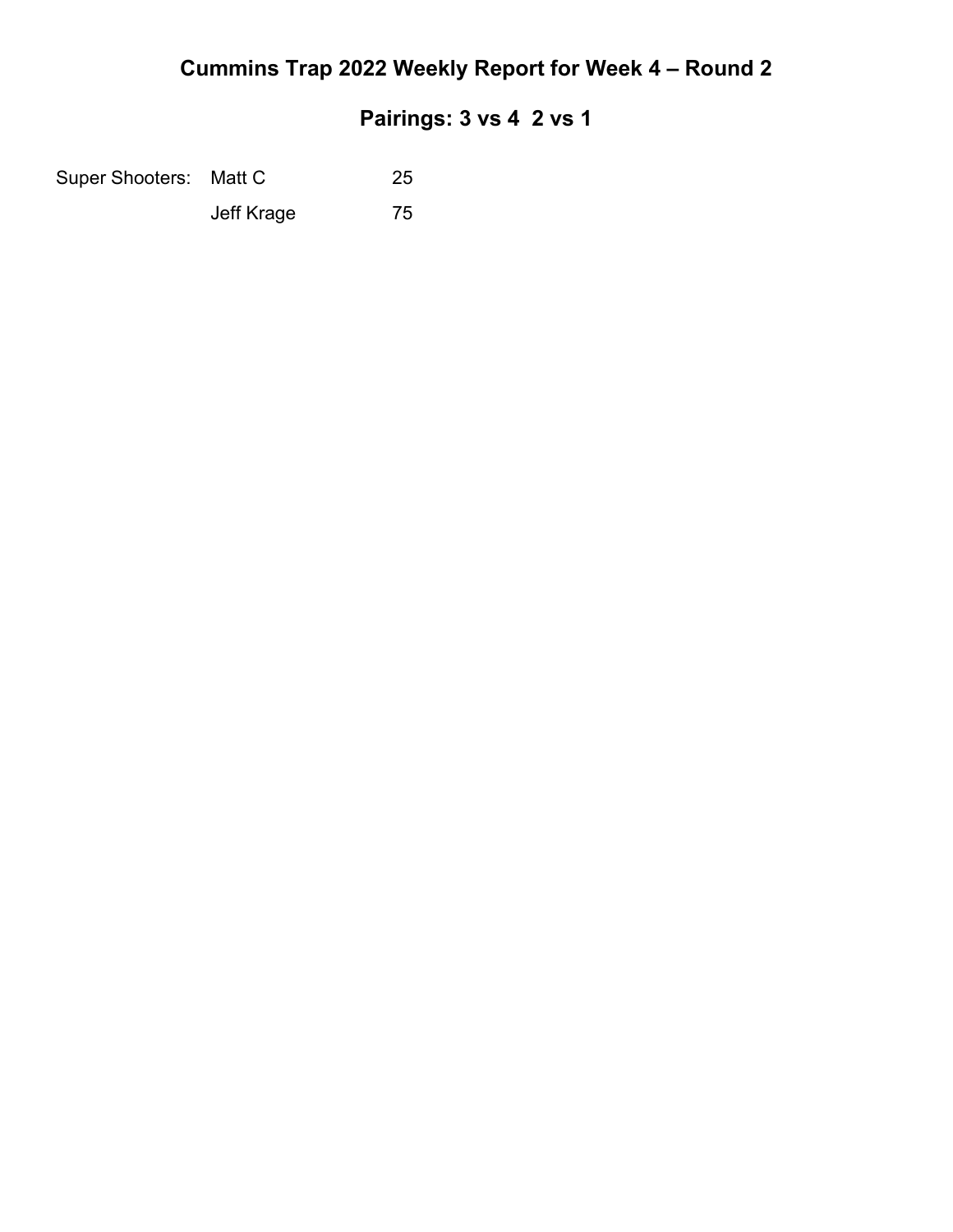### **Pairings: 3 vs 4 2 vs 1**

# **Cummins 2022 Team Standings through week 4**

|             | <b>Team 2 Wad Squad</b>       | 8.0 WINNER OF TRAP |  |
|-------------|-------------------------------|--------------------|--|
| Team 4 OPS  |                               | 6.0                |  |
| Team 1 Good |                               | <b>2.0</b>         |  |
|             | <b>Team 3 Pigeon Pounders</b> | 0.0                |  |